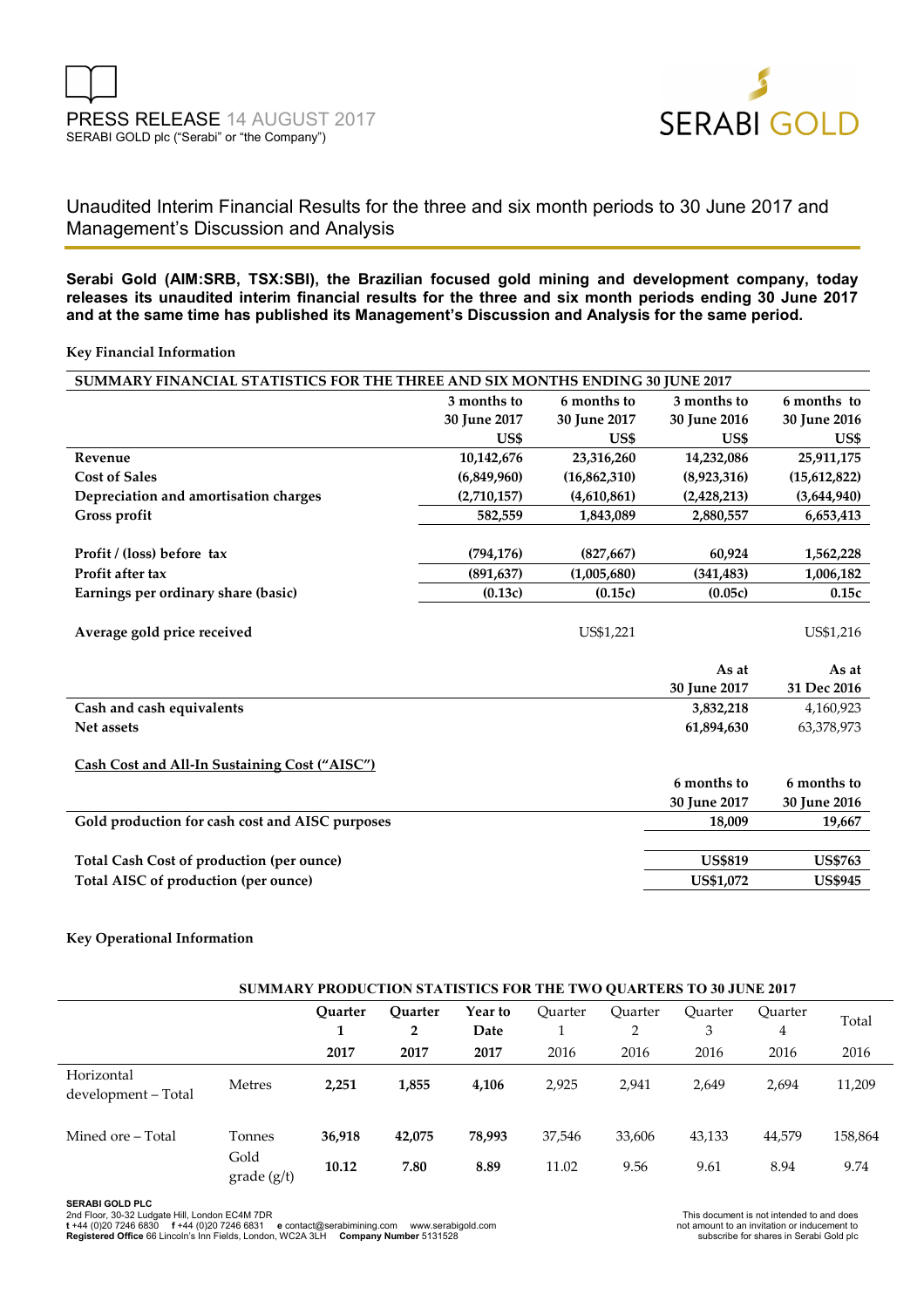# PRESS RELEASE 14 AUGUST 2017 SERABI GOLD plc ("Serabi" or "the Company")



| Milled ore               | Tonnes                    | 46.663 | 43.905 | 90.568 | 36,615 | 39.402 | 42.464 | 40.485 | 158,966 |
|--------------------------|---------------------------|--------|--------|--------|--------|--------|--------|--------|---------|
|                          | Gold<br>$grade$ ( $g/t$ ) | 7.09   | 6.26   | 6.69   | 8.58   | 8.17   | 8.08   | 7.60   | 8.11    |
| Gold production $(1)(2)$ | Ounces                    | 9,861  | 8,148  | 18.009 | 9.771  | 9,896  | 10.310 | 9,413  | 39,390  |

(1) Gold production figures are subject to amendment pending final agreed assays of the gold content of the copper/gold concentrate and gold doré that is delivered to the refineries.

(2) Gold production totals for the first six months of 2017 include treatment of 4,042 tonnes of flotation tails

#### **Financial Highlights**

- Cash Cost for the year to date of US\$819.
- All-In Sustaining Cost for the year to date of US\$1,072.
- Temporary operational issues in Q2 2017, which have now been fully resolved, restricted production and, in combination with a strengthening Brazilian Real, impacted financial results for the first half of the year.
- Gross profit from operations for the first six months of 2017 of US\$1.84 million.
- Loss per share of 0.15 cents for the first six months of 2017.
- Cash holdings of US\$3.83 million at 30 June 2017.
- The Company has entered into a new US\$5 million facility with Sprott Resource Lending Partnership for a term expiring on 31 December 2019.
- Average gold price of US\$1,221 received on gold sales in the first six months of 2016.

#### **2017 Guidance**

• Serabi remains on track to meet forecast gold production for 2017 of approximately 40,000 ounces at an All-In Sustaining Cost of US\$950 to US\$975 per ounce.

#### **Operational Highlights**

- Second quarter production of 8,148 ounces of gold.
- Mine production totalled 42,075 tonnes at 7.80 grammes per tonne ("g/t") of gold.
- 43,905 tonnes processed through the plant for the combined mining operations, with an average grade of 6.26 g/t of gold.
- 1,855 metres of horizontal mine development completed in the quarter.
- At the Palito sector, expansion of working areas continues, with development and production now coming from eight veins from the 25 included in the geological resource. The main ramp has now reached the -50 metre relative level ("mRL"), with the G3 vein intersected, the deepest working area in the deposit. To date grades have been very encouraging.
- At the Sao Chico sector, the main ramp has now been deepened to the 40mRL, approximately 200 vertical metres below surface. Production is coming from the 140mRL and 128mRL levels with levels 116mRL, 100mRL, 86mRL, 70mRL, 56mRL and with the 40mRL now being developed, development remains well ahead of production.
- By the end of the second quarter, surface ore stocks were approximately 12,000 tonnes (31 March 2017: 13,000 tonnes) with an average grade of 3.15 g/t of gold.
- SRK Ltd hired to commence a new 43-101 Technical Report on the property, hopefully to be issued early Q4, 2017.

#### **Mike Hodgson, CEO of Serabi commented,**

*"As I noted in the Company's announcement of its second quarter production, the Company has achieved mid-year production of over 18,000 ounces of gold and I remain very satisfied with the production results for the year to date and the prospects for the rest of the year.*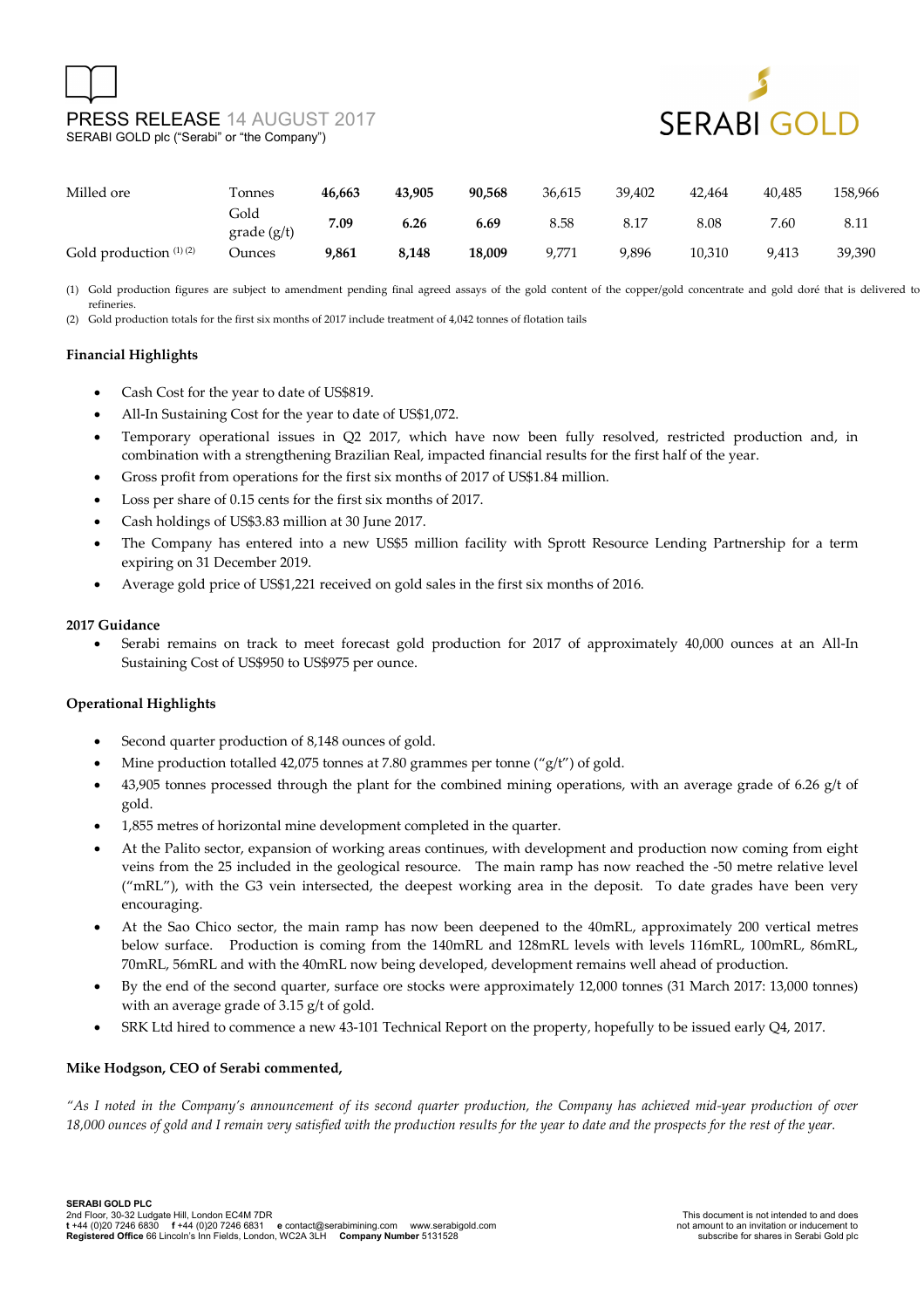# PRESS RELEASE 14 AUGUST 2017 SERABI GOLD plc ("Serabi" or "the Company")



*"The operational issues that we encountered and restricted gold production in April and May, are now fully resolved, and June and July has seen production levels return to those levels that we achieved through much of 2016 and during the first quarter of 2017. Furthermore, the month of July was the highest monthly production for the year to date and I remain confident that we can recover shortfall over the remainder of the year and will be able to meet our full year production guidance of 40,000 ounces.* 

*"Nonetheless, in the short term, the production shortfalls during that six week period have impacted on our financial results for the second quarter of the year. Whilst at the operating level the Company has reported a gross profit of approximately US\$580,000 and a gross profit to*  date of US\$1.8 million, revenue is probably some US\$2 million lower than we might have expected had production in the second quarter *mirrored that of the first quarter of 2017. That being said, if, I as I expect, we recover this lost production through the second half of the year, we should recover the lost revenue and cash flow with relatively low increase in operating cost and therefore see a stronger financial performance in the second half of the year.* 

*"The results when compared against 2016 have also been adversely affected by the relative strength of the Brazilian Real. The average rate for the first six months of 2017 is 14 per cent stronger than for the same period in 2016 which has the effect of increasing operating costs when reported in US Dollars. In fact, when looked at in local currency terms, our operating costs are in fact tracking slightly lower than in 2016 notwithstanding that the mined and processed ore tonnages have been higher in the first six months of 2017 than for the same six months period in 2016.* 

*"Our cash balances remain relatively strong but again the production shortfalls have not allowed us to build up our cash balances to the extent that we had hoped although considering timing differences of sales receipts, particularly in relation to sales of concentrate, the cash position is approximately US\$1 million better than at the start of the year.* 

*"The Company has, at the period end, taken out a new working capital loan facility with Sprott Resource Lending Partnership of US\$5 million which is for a 30 month period. The new funding from this was not, however, received until early July so is not reflected in our cash holdings as at 30 June 2017. This loan funding will allow the Company to expedite some of its capital investment programmes that it feels will improve operations and bring costs efficiencies in the medium term and thus reduce unit production costs.* 

*"Some of the areas of investment focus on improving the quality of the mill feed. This includes a reduction in the size of the underground development drives and continuing the trials on ore sorting using x-ray technology to further eliminate waste and low grade ore in the mill feed before it enters the plant.* 

*"Despite our success with narrow vein mining, development still produces high and unavoidable levels of low grade and waste material. This not only increases costs but this waste material consumes vital capacity within the process plant. Reducing the size of underground development galleries is now more of a reality with the availability of numerous suppliers manufacturing smaller units of equipment than were available when we re-opened Palito in 2013. The idea is to initially purchase two to three units for trial and, if successful, more to follow.* 

*"These ore sorting initiatives are very exciting and, I feel, could bring a paradigm shift to vein mining in the region. We will seek to reduce as much dilution as we can in the mining process, but inevitably cannot remove all of it. If ore sorting can be successfully introduced the ramifications are very significant, with the potential to reduce feed tonnage and concurrently increase the grade of the ore delivered to the process plant."*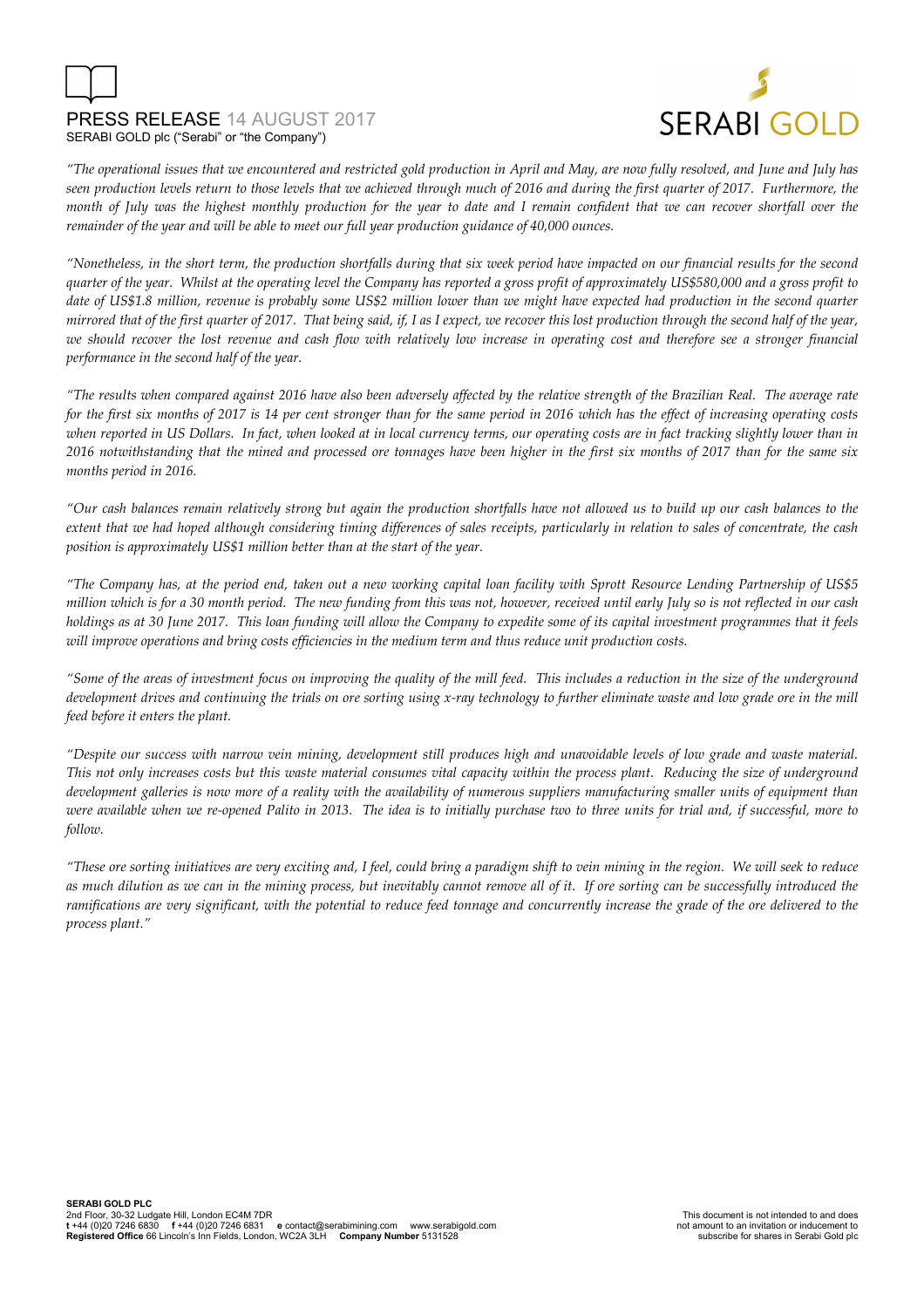

### **SERABI GOLD PLC Condensed Consolidated Statements of Comprehensive Income**

| 2017<br>2017<br>2016<br>2016<br>(expressed in US\$)<br><b>Notes</b><br>(unaudited)<br>(unaudited)<br>(unaudited)<br>(unaudited)<br><b>CONTINUING OPERATIONS</b><br>10,142,676<br>14,232,086<br>23,316,260<br>25,911,175<br>Revenue<br>Cost of sales<br>(6,849,960)<br>(8,923,316)<br>(15,612,822)<br>(16,642,310)<br>(220,000)<br>Provision for Impairment of Inventory<br>Depreciation of plant and equipment<br>(2,710,157)<br>(2,428,213)<br>(4,610,861)<br>(3,644,940)<br>Gross profit<br>582,559<br>2,880,557<br>1,843,089<br>6,653,413<br>(1, 178, 903)<br>(1,412,120)<br>Administration expenses<br>(2,420,358)<br>(2,544,320)<br>Share based payments<br>(148, 756)<br>(112, 412)<br>(25, 640)<br>(178, 032)<br>Gain on disposal of assets<br>115,975<br>24,401<br>115,975<br>26,969<br>Operating profit<br>(592, 781)<br>1,467,198<br>(639, 326)<br>3,987,306<br>Foreign exchange loss<br>(167, 236)<br>(31,609)<br>(120, 399)<br>(72, 408)<br>Finance expense<br>(34, 194)<br>(1,374,699)<br>(68, 011)<br>(2,352,739)<br>Finance income<br>34<br>69<br>35<br>69<br>(Loss) / profit before taxation<br>(794, 176)<br>60,924<br>(827, 667)<br>1,562,228<br>(556, 046)<br>(97, 461)<br>(402, 407)<br>(178, 013)<br>Income tax expense<br>(Loss) / profit for the period from continuing<br>(891, 637)<br>(1,005,680)<br>(341, 483)<br>1,006,182<br>operations <sup>(1)(2)</sup><br>Other comprehensive income (net of tax)<br>Items that may be reclassified subsequently to profit or loss<br>Exchange differences on translating foreign<br>9,629,568<br>(2, 124, 542)<br>5,349,439<br>(656, 695)<br>operations<br>Total comprehensive income/(loss) for the<br>(3,016,179)<br>5,017,956<br>10,635,750<br>(1,662,375)<br>period <sup>(2)</sup><br>(Loss) / profit per ordinary share (basic) <sup>(1)</sup><br>$\ensuremath{\mathfrak{Z}}$<br>(0.13c)<br>(0.05c)<br>(0.15c)<br>0.15c<br>(Loss) / profit per ordinary share (diluted) <sup>(1)</sup><br>3<br>(0.13c)<br>(0.05c)<br>(0.15c)<br>0.14c |  |  | For the three months ended<br>30 June |  | For the six months ended<br>30 June |  |
|-------------------------------------------------------------------------------------------------------------------------------------------------------------------------------------------------------------------------------------------------------------------------------------------------------------------------------------------------------------------------------------------------------------------------------------------------------------------------------------------------------------------------------------------------------------------------------------------------------------------------------------------------------------------------------------------------------------------------------------------------------------------------------------------------------------------------------------------------------------------------------------------------------------------------------------------------------------------------------------------------------------------------------------------------------------------------------------------------------------------------------------------------------------------------------------------------------------------------------------------------------------------------------------------------------------------------------------------------------------------------------------------------------------------------------------------------------------------------------------------------------------------------------------------------------------------------------------------------------------------------------------------------------------------------------------------------------------------------------------------------------------------------------------------------------------------------------------------------------------------------------------------------------------------------------------------------------------------------------------------------------------|--|--|---------------------------------------|--|-------------------------------------|--|
|                                                                                                                                                                                                                                                                                                                                                                                                                                                                                                                                                                                                                                                                                                                                                                                                                                                                                                                                                                                                                                                                                                                                                                                                                                                                                                                                                                                                                                                                                                                                                                                                                                                                                                                                                                                                                                                                                                                                                                                                             |  |  |                                       |  |                                     |  |
|                                                                                                                                                                                                                                                                                                                                                                                                                                                                                                                                                                                                                                                                                                                                                                                                                                                                                                                                                                                                                                                                                                                                                                                                                                                                                                                                                                                                                                                                                                                                                                                                                                                                                                                                                                                                                                                                                                                                                                                                             |  |  |                                       |  |                                     |  |
|                                                                                                                                                                                                                                                                                                                                                                                                                                                                                                                                                                                                                                                                                                                                                                                                                                                                                                                                                                                                                                                                                                                                                                                                                                                                                                                                                                                                                                                                                                                                                                                                                                                                                                                                                                                                                                                                                                                                                                                                             |  |  |                                       |  |                                     |  |
|                                                                                                                                                                                                                                                                                                                                                                                                                                                                                                                                                                                                                                                                                                                                                                                                                                                                                                                                                                                                                                                                                                                                                                                                                                                                                                                                                                                                                                                                                                                                                                                                                                                                                                                                                                                                                                                                                                                                                                                                             |  |  |                                       |  |                                     |  |
|                                                                                                                                                                                                                                                                                                                                                                                                                                                                                                                                                                                                                                                                                                                                                                                                                                                                                                                                                                                                                                                                                                                                                                                                                                                                                                                                                                                                                                                                                                                                                                                                                                                                                                                                                                                                                                                                                                                                                                                                             |  |  |                                       |  |                                     |  |
|                                                                                                                                                                                                                                                                                                                                                                                                                                                                                                                                                                                                                                                                                                                                                                                                                                                                                                                                                                                                                                                                                                                                                                                                                                                                                                                                                                                                                                                                                                                                                                                                                                                                                                                                                                                                                                                                                                                                                                                                             |  |  |                                       |  |                                     |  |
|                                                                                                                                                                                                                                                                                                                                                                                                                                                                                                                                                                                                                                                                                                                                                                                                                                                                                                                                                                                                                                                                                                                                                                                                                                                                                                                                                                                                                                                                                                                                                                                                                                                                                                                                                                                                                                                                                                                                                                                                             |  |  |                                       |  |                                     |  |
|                                                                                                                                                                                                                                                                                                                                                                                                                                                                                                                                                                                                                                                                                                                                                                                                                                                                                                                                                                                                                                                                                                                                                                                                                                                                                                                                                                                                                                                                                                                                                                                                                                                                                                                                                                                                                                                                                                                                                                                                             |  |  |                                       |  |                                     |  |
|                                                                                                                                                                                                                                                                                                                                                                                                                                                                                                                                                                                                                                                                                                                                                                                                                                                                                                                                                                                                                                                                                                                                                                                                                                                                                                                                                                                                                                                                                                                                                                                                                                                                                                                                                                                                                                                                                                                                                                                                             |  |  |                                       |  |                                     |  |
|                                                                                                                                                                                                                                                                                                                                                                                                                                                                                                                                                                                                                                                                                                                                                                                                                                                                                                                                                                                                                                                                                                                                                                                                                                                                                                                                                                                                                                                                                                                                                                                                                                                                                                                                                                                                                                                                                                                                                                                                             |  |  |                                       |  |                                     |  |
|                                                                                                                                                                                                                                                                                                                                                                                                                                                                                                                                                                                                                                                                                                                                                                                                                                                                                                                                                                                                                                                                                                                                                                                                                                                                                                                                                                                                                                                                                                                                                                                                                                                                                                                                                                                                                                                                                                                                                                                                             |  |  |                                       |  |                                     |  |
|                                                                                                                                                                                                                                                                                                                                                                                                                                                                                                                                                                                                                                                                                                                                                                                                                                                                                                                                                                                                                                                                                                                                                                                                                                                                                                                                                                                                                                                                                                                                                                                                                                                                                                                                                                                                                                                                                                                                                                                                             |  |  |                                       |  |                                     |  |
|                                                                                                                                                                                                                                                                                                                                                                                                                                                                                                                                                                                                                                                                                                                                                                                                                                                                                                                                                                                                                                                                                                                                                                                                                                                                                                                                                                                                                                                                                                                                                                                                                                                                                                                                                                                                                                                                                                                                                                                                             |  |  |                                       |  |                                     |  |
|                                                                                                                                                                                                                                                                                                                                                                                                                                                                                                                                                                                                                                                                                                                                                                                                                                                                                                                                                                                                                                                                                                                                                                                                                                                                                                                                                                                                                                                                                                                                                                                                                                                                                                                                                                                                                                                                                                                                                                                                             |  |  |                                       |  |                                     |  |
|                                                                                                                                                                                                                                                                                                                                                                                                                                                                                                                                                                                                                                                                                                                                                                                                                                                                                                                                                                                                                                                                                                                                                                                                                                                                                                                                                                                                                                                                                                                                                                                                                                                                                                                                                                                                                                                                                                                                                                                                             |  |  |                                       |  |                                     |  |
|                                                                                                                                                                                                                                                                                                                                                                                                                                                                                                                                                                                                                                                                                                                                                                                                                                                                                                                                                                                                                                                                                                                                                                                                                                                                                                                                                                                                                                                                                                                                                                                                                                                                                                                                                                                                                                                                                                                                                                                                             |  |  |                                       |  |                                     |  |
|                                                                                                                                                                                                                                                                                                                                                                                                                                                                                                                                                                                                                                                                                                                                                                                                                                                                                                                                                                                                                                                                                                                                                                                                                                                                                                                                                                                                                                                                                                                                                                                                                                                                                                                                                                                                                                                                                                                                                                                                             |  |  |                                       |  |                                     |  |
|                                                                                                                                                                                                                                                                                                                                                                                                                                                                                                                                                                                                                                                                                                                                                                                                                                                                                                                                                                                                                                                                                                                                                                                                                                                                                                                                                                                                                                                                                                                                                                                                                                                                                                                                                                                                                                                                                                                                                                                                             |  |  |                                       |  |                                     |  |
|                                                                                                                                                                                                                                                                                                                                                                                                                                                                                                                                                                                                                                                                                                                                                                                                                                                                                                                                                                                                                                                                                                                                                                                                                                                                                                                                                                                                                                                                                                                                                                                                                                                                                                                                                                                                                                                                                                                                                                                                             |  |  |                                       |  |                                     |  |
|                                                                                                                                                                                                                                                                                                                                                                                                                                                                                                                                                                                                                                                                                                                                                                                                                                                                                                                                                                                                                                                                                                                                                                                                                                                                                                                                                                                                                                                                                                                                                                                                                                                                                                                                                                                                                                                                                                                                                                                                             |  |  |                                       |  |                                     |  |
|                                                                                                                                                                                                                                                                                                                                                                                                                                                                                                                                                                                                                                                                                                                                                                                                                                                                                                                                                                                                                                                                                                                                                                                                                                                                                                                                                                                                                                                                                                                                                                                                                                                                                                                                                                                                                                                                                                                                                                                                             |  |  |                                       |  |                                     |  |
|                                                                                                                                                                                                                                                                                                                                                                                                                                                                                                                                                                                                                                                                                                                                                                                                                                                                                                                                                                                                                                                                                                                                                                                                                                                                                                                                                                                                                                                                                                                                                                                                                                                                                                                                                                                                                                                                                                                                                                                                             |  |  |                                       |  |                                     |  |
|                                                                                                                                                                                                                                                                                                                                                                                                                                                                                                                                                                                                                                                                                                                                                                                                                                                                                                                                                                                                                                                                                                                                                                                                                                                                                                                                                                                                                                                                                                                                                                                                                                                                                                                                                                                                                                                                                                                                                                                                             |  |  |                                       |  |                                     |  |

(1) All revenue and expenses arise from continuing operations.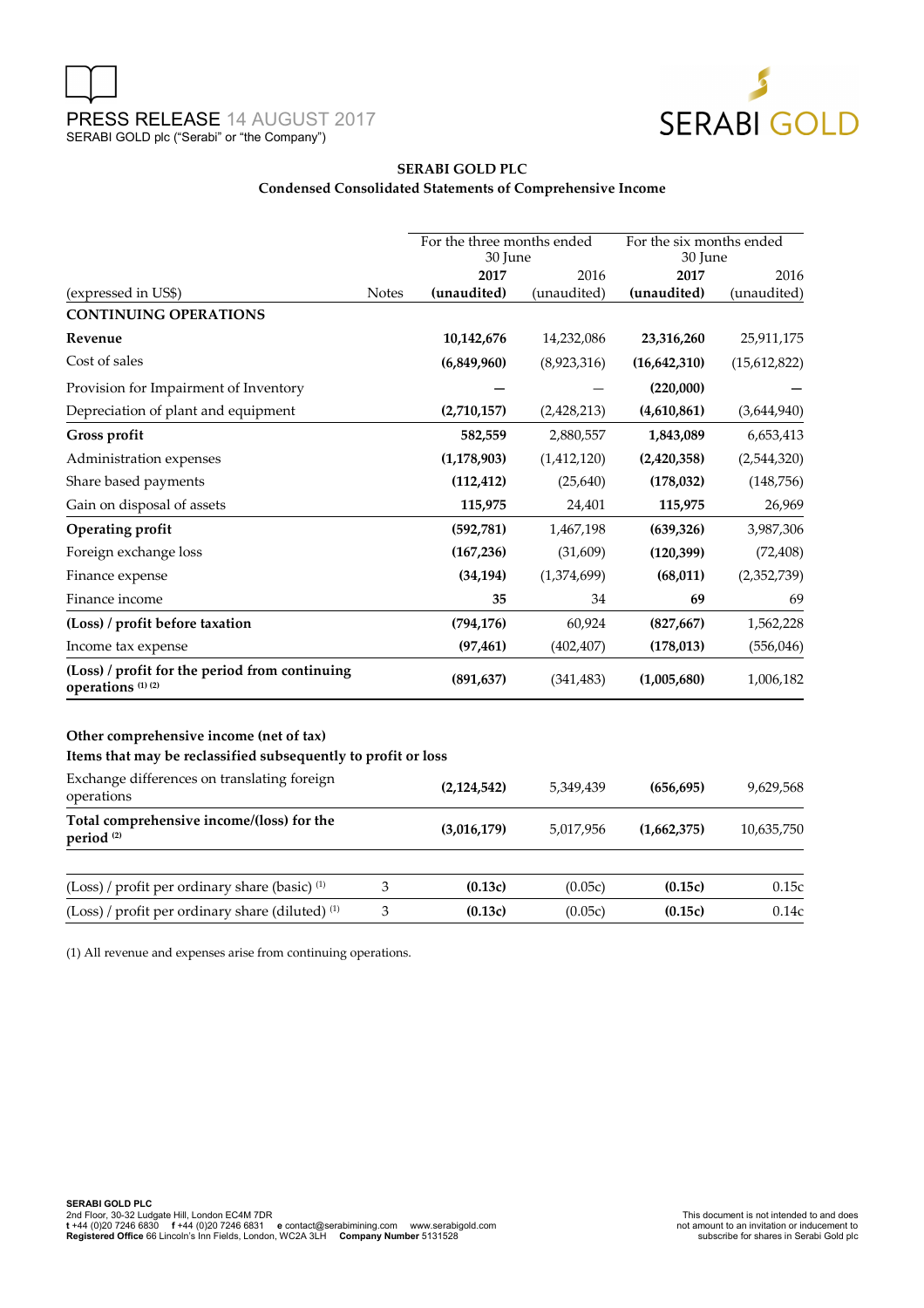



#### **SERABI GOLD PLC Condensed Consolidated Balance Sheets**

|                                       | As at           | As at           | As at               |
|---------------------------------------|-----------------|-----------------|---------------------|
|                                       | 30 June<br>2017 | 30 June<br>2016 | 31 December<br>2016 |
| (expressed in US\$)                   | (unaudited)     | (unaudited)     | (audited)           |
| Non-current assets                    |                 |                 |                     |
| Deferred exploration costs            | 9,868,205       | 9,550,074       | 9,990,789           |
| Property, plant and equipment         | 43,557,012      | 46,927,210      | 45,396,140          |
| Deferred taxation                     | 3,133,428       |                 | 3,253,630           |
| Total non-current assets              | 56,558,645      | 56,477,284      | 58,640,559          |
| <b>Current assets</b>                 |                 |                 |                     |
| Inventories                           | 6,844,757       | 9,520,851       | 8,110,373           |
| Trade and other receivables           | 2,865,877       | 7,783,763       | 1,233,049           |
| Prepayments and accrued income        | 5,166,612       | 4,348,014       | 3,696,550           |
| Cash and cash equivalents             | 3,832,218       | 4,774,537       | 4,160,923           |
| <b>Total current assets</b>           | 18,709,464      | 26,427,165      | 17,200,895          |
| <b>Current liabilities</b>            |                 |                 |                     |
| Trade and other payables              | 5,330,772       | 6,480,142       | 4,722,139           |
| Interest bearing loan                 | 1,371,489       | 2,516,667       | 1,371,489           |
| Convertible loan facility             |                 | 1,892,624       |                     |
| Trade and asset finance facilities    | 1,338,475       | 7,608,526       | 1,592,568           |
| Derivative financial liabilities      | 650,000         | 1,577,832       |                     |
| Accruals                              | 512,649         | 443,601         | 635,446             |
| <b>Total current liabilities</b>      | 9,203,385       | 20,519,392      | 8,321,642           |
| Net current assets                    | 9,506,079       | 5,907,773       | 8,879,253           |
| Total assets less current liabilities | 66,064,724      | 62,385,057      | 67,519,812          |
| Non-current liabilities               |                 |                 |                     |
| Trade and other payables              | 2,133,294       | 2,298,786       | 2,211,078           |
| Provisions                            | 1,824,472       | 2,309,908       | 1,851,963           |
| Interest bearing liabilities          | 212,328         | 208,212         | 77,798              |
| Total non-current liabilities         | 4,170,094       | 4,816,906       | 4,140,839           |
| Net assets                            | 61,894,630      | 57,568,151      | 63,378,973          |
| Equity                                |                 |                 |                     |
| Share capital                         | 5,540,960       | 5,263,182       | 5,540,960           |
| Share premium reserve                 | 1,722,222       |                 | 1,722,222           |
| Option reserve                        | 1,332,578       | 1,136,509       | 1,338,652           |
| Other reserves                        | 3,404,624       | 361,461         | 3,051,862           |
| Translation reserve                   | (31, 264, 543)  | (29, 596, 967)  | (30,607,848)        |
| Retained earnings                     | 81,158,789      | 80,403,966      | 82,333,125          |
| Equity shareholders' funds            | 61,894,630      | 57,568,151      | 63,378,973          |

The interim financial information has not been audited and does not constitute statutory accounts as defined in Section 434 of the Companies Act 2006. Whilst the financial information included in this announcement has been compiled in accordance with International Financial Reporting Standards ("IFRS") this announcement itself does not contain sufficient financial information to comply with IFRS. The Group statutory accounts for the year ended 31 December 2016 prepared under IFRS as adopted in the EU and with IFRS and their interpretations adopted by the International Accounting Standards Board will be filed with the Registrar of Companies following their adoption by shareholders at the next Annual General Meeting. The auditor's report on these accounts was unqualified but did contain an Emphasis of Matter with respect to the Company and the Group regarding Going Concern. The auditor's report did not contain a statement under Section 498 (2) or 498 (3) of the Companies Act 2006.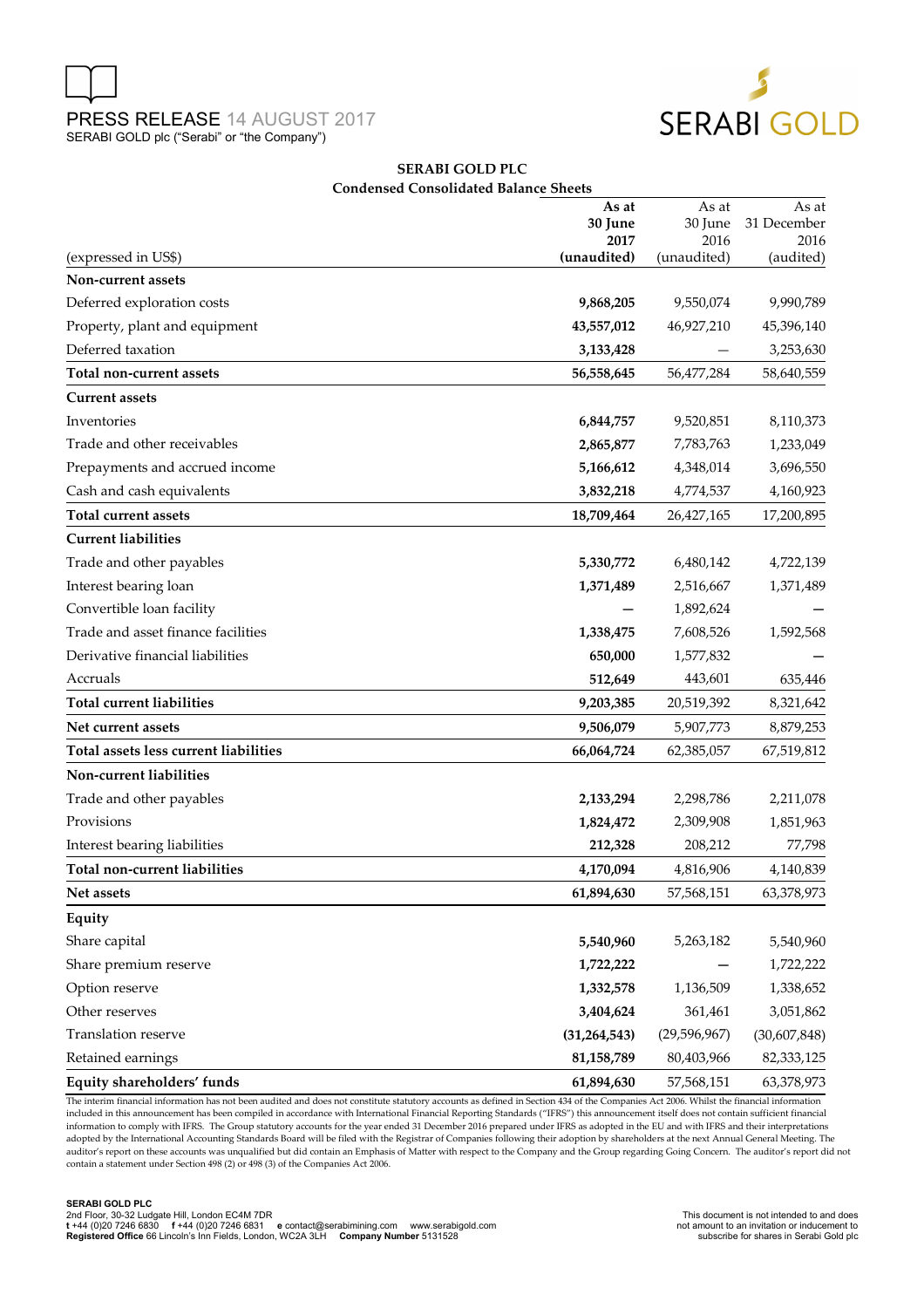



# S**ERABI GOLD PLC**

# **Condensed Consolidated Statements of Changes in Shareholders' Equity**

| (expressed in US\$)                                          | Share<br>capital | Share<br>premium | Share<br>option<br>reserve | Other<br>reserves <sup>(1)</sup> | Translation<br>reserve | Retained<br>earnings | Total equity |
|--------------------------------------------------------------|------------------|------------------|----------------------------|----------------------------------|------------------------|----------------------|--------------|
| Equity shareholders' funds at<br>31 December 2015 (audited)  | 5,263,182        |                  | 2,747,415                  | 450,262                          | (39, 226, 535)         | 77,549,321           | 46,783,645   |
| Foreign currency adjustments                                 |                  |                  |                            |                                  | 9,629,568              |                      | 9,629,568    |
| Profit for the period                                        |                  |                  |                            |                                  |                        | 1,006,182            | 1,006,182    |
| Total comprehensive income<br>for the period                 |                  |                  |                            |                                  | 9,629,568              | 1,006,182            | 10,635,750   |
| Warrants lapsed                                              |                  |                  |                            | (88, 801)                        |                        | 88,801               |              |
| Share options lapsed in period                               |                  |                  | (1,759,662)                |                                  |                        | 1,759,662            |              |
| Share option expense                                         |                  |                  | 148,756                    |                                  |                        |                      | 148,756      |
| Equity shareholders' funds at<br>30 June 2016<br>(unaudited) | 5,263,182        |                  | 1,136,509                  | 361,461                          | (29,596,967)           | 80,403,966           | 57,568,151   |
| Foreign currency adjustments                                 |                  |                  |                            |                                  |                        |                      |              |
| Loss for the period                                          |                  |                  |                            |                                  |                        |                      |              |
| Total comprehensive income<br>for the period                 |                  |                  |                            |                                  |                        |                      |              |
| Transfer to taxation reserve                                 |                  |                  |                            | 2,690,401                        |                        | (2,690,401)          |              |
| Shares Issued in period                                      | 277,778          | 1,722,222        |                            |                                  |                        |                      | 2,000,000    |
| Release of fair value provision<br>on convertible loan       |                  |                  |                            |                                  |                        | 1,195,450            | 1,195,450    |
| Share option expense                                         |                  |                  |                            |                                  |                        |                      |              |
| Equity shareholders' funds at<br>31 December 2016 (audited)  | 5,540,960        | 1,722,222        | 1,338,652                  | 3,051,862                        | (30,607,848)           | 82,333,125           | 63,378,973   |
| Foreign currency adjustments                                 |                  |                  |                            |                                  | (656, 695)             |                      | (656, 695)   |
| Loss for the period                                          |                  |                  |                            |                                  |                        | (1,005,680)          | (1,005,680)  |
| Total comprehensive income<br>for the period                 |                  |                  |                            |                                  | (656, 695)             | (1,005,680)          | (1,662,375)  |
| Transfer to taxation reserve                                 |                  |                  |                            | 352,762                          |                        | (352, 762)           |              |
| Share options lapsed in period                               |                  |                  | (184, 106)                 |                                  |                        | 184,106              |              |
| Share option expense                                         |                  |                  | 178,032                    |                                  |                        |                      | 178,032      |
| Equity shareholders' funds at<br>30 June 2017<br>(unaudited) | 5,540,960        | 1,722,222        | 1,332,578                  | 3,404,624                        | (31, 264, 543)         | 81, 158, 789         | 61,894,630   |

(1) Other reserves comprise a merger reserve of US\$361,461 and a taxation reserve of US\$2,337,639 (31 December 2016: merger reserve of US\$361,461 and a taxation reserve of US\$2,690,401)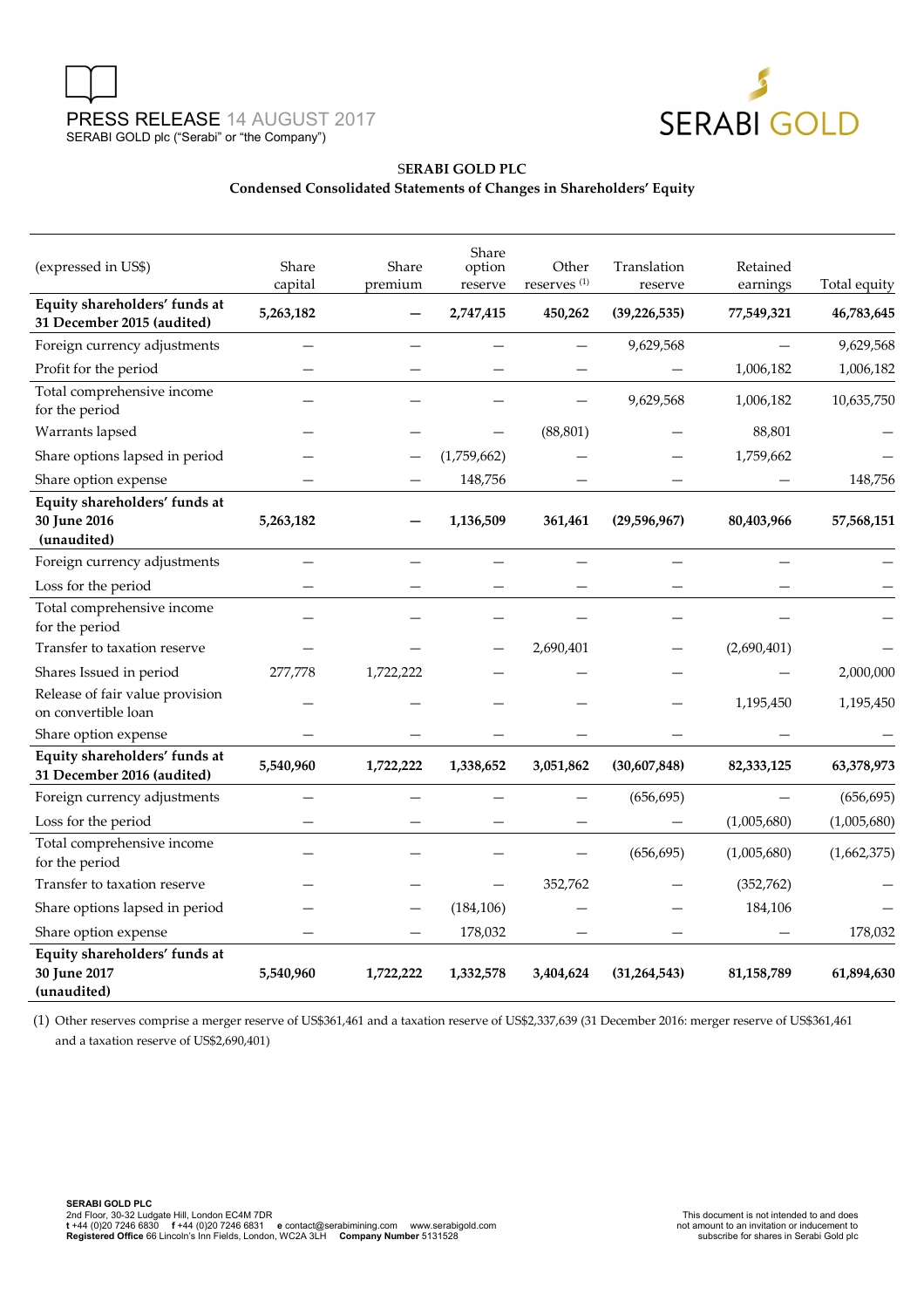



### **SERABI GOLD PLC Condensed Consolidated Cash Flow Statements**

|                                                                           | For the three months<br>ended<br>30 June |               | For the six months<br>ended<br>30 June |                          |
|---------------------------------------------------------------------------|------------------------------------------|---------------|----------------------------------------|--------------------------|
|                                                                           | 2017                                     | 2016          | 2017                                   | 2016                     |
| (expressed in US\$)                                                       | (unaudited)                              | (unaudited)   | (unaudited)                            | (unaudited)              |
| <b>Operating activities</b>                                               |                                          |               |                                        |                          |
| Operating (loss)/profit                                                   | (891, 637)                               | (341, 483)    | (1,005,680)                            | 1,006,182                |
| Depreciation - plant, equipment and mining properties                     | 2,710,157                                | 2,428,213     | 4,610,861                              | 3,644,940                |
| Net financial expense                                                     | 201,395                                  | 1,406,273     | 188,341                                | 2,425,077                |
| Provision for impairment of inventory                                     |                                          |               | 220,000                                |                          |
| Provision for Taxation                                                    | 97,461                                   | 402,407       | 178,013                                | 556,046                  |
| Share-based payments                                                      | 112,412                                  | 25,639        | 178,032                                | 148,756                  |
| Foreign exchange (loss) / gain                                            | (84,778)                                 | (302, 227)    | 40,560                                 | 169,676                  |
| Changes in working capital                                                |                                          |               |                                        |                          |
| (Increase)/decrease in inventories                                        | (483, 319)                               | 1,189,635     | 987,364                                | (780, 741)               |
| (Increase) in receivables, prepayments and accrued income                 | (333, 475)                               | (2,073,657)   | (2,577,285)                            | (2,764,970)              |
| Increase/(decrease) in payables, accruals and provisions                  | 894,832                                  | (22, 698)     | 3,589                                  | 1,479,848                |
| Net cash inflow from operations                                           | 2,223,048                                | 2,712,102     | 2,823,795                              | 5,884,814                |
| <b>Investing activities</b>                                               |                                          |               |                                        |                          |
| Purchase of property, plant and equipment and projects in<br>construction | (815, 924)                               | (1,463,710)   | (1,083,839)                            | (2, 127, 671)            |
| Mine development expenditures                                             | (877, 530)                               | (729,010)     | (1,964,320)                            | (1,249,151)              |
| Exploration and other development expenditure                             | 21                                       |               | (2,500)                                |                          |
| Proceeds from sale of assets                                              | 115,975                                  | 24,401        | 115,975                                | 26,969                   |
| Interest received                                                         | 35                                       | 34            | 69                                     | 69                       |
| Net cash outflow on investing activities                                  | (1,577,423)                              | (2,168,285)   | (2,934,615)                            | (3,349,784)              |
|                                                                           |                                          |               |                                        |                          |
| <b>Financing activities</b><br>Repayment of short-term secured loan       |                                          | (1,333,333)   |                                        |                          |
|                                                                           |                                          |               |                                        | (1,333,333)<br>2,000,000 |
| Draw-down of short-term convertible loan facility                         |                                          | 6,750,809     |                                        | 11,901,098               |
| Receipts from short-term trade finance                                    |                                          |               |                                        |                          |
| Repayment of short-term trade finance                                     |                                          | (5, 194, 131) |                                        | (11,509,875)             |
| Payment of finance lease liabilities                                      | (132, 164)                               | (169, 793)    | (132, 164)                             | (381, 521)               |
| Interest paid and other finance costs                                     | (55, 807)                                | (272, 937)    | (67, 455)                              | (498, 332)               |
| Net cash (outflow)/ inflow from financing activities                      | (187, 971)                               | (219, 385)    | (199, 619)                             | 178,037                  |
| Net increase / (decrease) in cash and cash equivalents                    | 457,654                                  | 324,432       | (310, 439)                             | 2,713,068                |
| Cash and cash equivalents at beginning of period                          | 3,407,117                                | 4,410,589     | 4,160,923                              | 2,191,759                |
| Exchange difference on cash                                               | (32, 553)                                | 39,516        | (18, 266)                              | (130, 289)               |
| Cash and cash equivalents at end of period                                | 3,832,218                                | 4,774,537     | 3,832,218                              | 4,774,537                |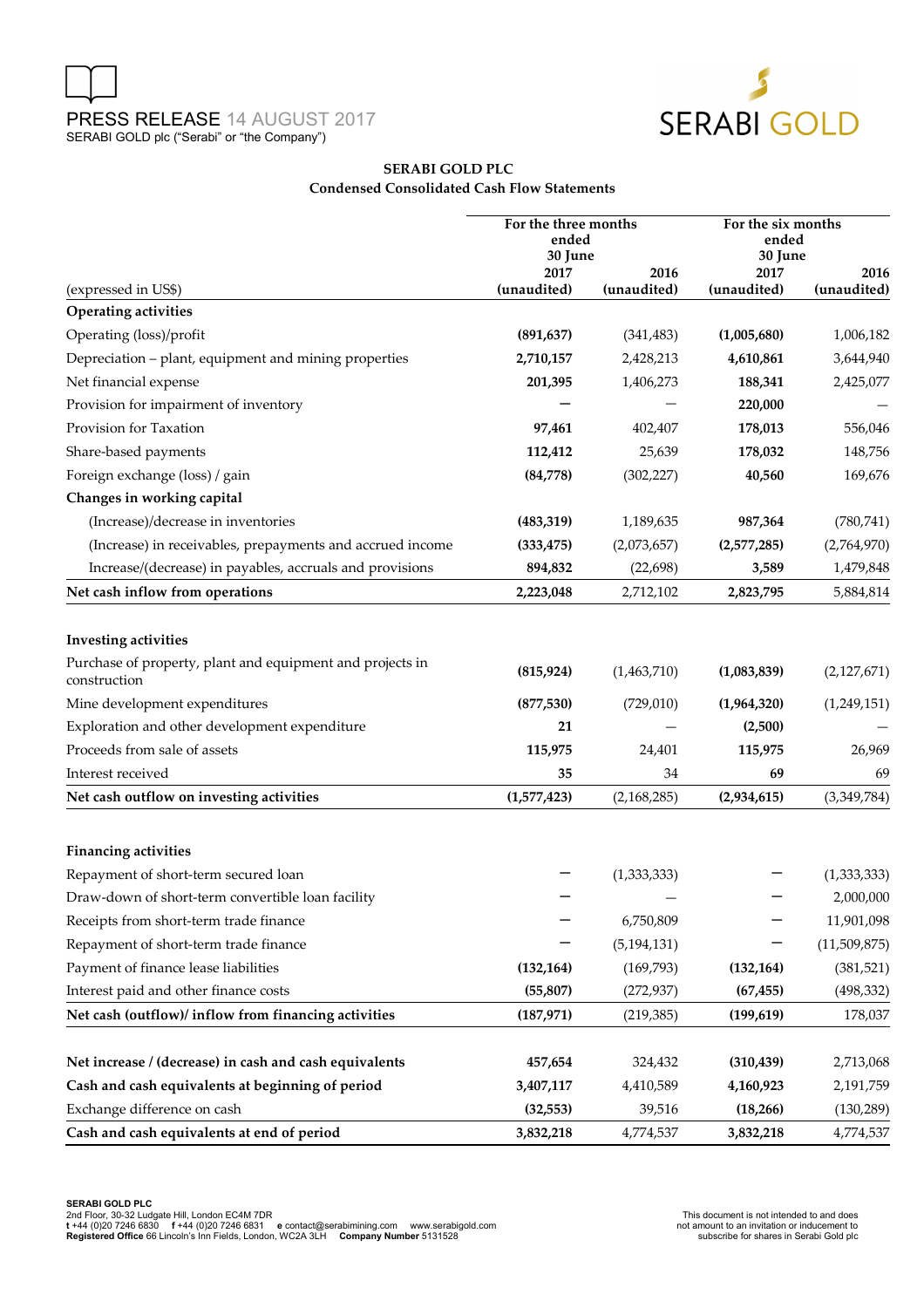



#### **Notes**

#### **1. General Information**

The financial information set out above does not constitute statutory accounts as defined in Section 434 of the Companies Act 2006. Whilst the financial information included in this announcement has been compiled in accordance with International Financial Reporting Standards ("IFRS") this announcement itself does not contain sufficient financial information to comply with IFRS. A copy of the statutory accounts for 2016 has been filed with the Registrar of Companies following their adoption by shareholders at the last Annual General Meeting. The full audited financial statements, for the year end 31 December 2016, do comply with IFRS.

#### **2. Basis of Preparation**

These interim condensed consolidated financial statements are for the three and six month periods ended 30 June 2017. Comparative information has been provided for the unaudited three and six month periods ended 30 June 2016 and, where applicable, the audited twelve month period from 1 January 2016 to 31 December 2016. These condensed consolidated financial statements do not include all the disclosures that would otherwise be required in a complete set of financial statements and should be read in conjunction with the 2016 annual report.

The condensed consolidated financial statements for the periods have been prepared in accordance with International Accounting Standard 34 "Interim Financial Reporting" and the accounting policies are consistent with those of the annual financial statements for the year ended 31 December 2016 and those envisaged for the financial statements for the year ending 31 December 2017. The Group has not adopted any standards or interpretation in advance of the required implementation dates. It is not anticipated that the adoption in the future of the new or revised standards or interpretations that have been issued by the International Accounting Standards Board will have a material impact on the Group's earnings or shareholders' funds.

These financial statements do not constitute statutory accounts as defined in Section 434 of the Companies Act 2006.

#### **(i) Going concern**

On 1 February 2016, the Group announced that, with effect from 1 January 2016, the Sao Chico Mine had achieved Commercial Production. The Palito Mine has been in Commercial Production since 1 July 2014.

The Directors anticipate the Group now has access to sufficient funding for its immediate projected needs. The Group expects to have sufficient cash flow from its forecast production to finance its on-going operational requirements, to repay its secured loan facilities and to, at least in part, fund exploration and development activity on its other gold properties. The secured loan facility was repayable by 31 August 2017 and at 31 June 2017, the amount outstanding under this facility was US\$1.37 million (31 December 2016: US\$1.37 million). On 30 June the Group completed a re-negotiation of an increased secured loan facility of US\$5 million (including the existing loan to US\$1.37 million). The new facility is repayable by 31 December 2019 and the incremental funds were received by the Company on 5 July 2017.

The Directors consider that the Group's operations are performing at the levels that they anticipate, but the Group remains a small scale gold producer with limited cash resources to support any unplanned interruption or reduction in gold production, unforeseen reductions in the gold price, or appreciation of the Brazilian currency, all of which could adversely affect the level of free cash flow that the Group can generate on a monthly basis. In the event that the Group is unable to generate sufficient free cash flow to meet its financial obligations as they fall due, or to allow it to finance exploration and development activity on its other gold properties, additional sources of finance may be required. Should additional working capital be required the Directors consider that further sources of finance could be secured within the required timescale.

On this basis, the Directors have therefore concluded that it is appropriate to prepare the financial statements on a going concern basis. However, there is no certainty that such additional funds either for working capital or for future development will be forthcoming and these conditions indicate the existence of a material uncertainty, which may cast significant doubt over the Group's ability to continue as a going concern and, therefore, that it may be unable to realise its assets and discharge its liabilities in the normal course of business. The condensed consolidated financial statements do not include the adjustments that would result if the Group was unable to continue as a going concern.

#### **(ii) Use of estimates and judgements**

There have been no material revisions to the nature and amount of changes in estimates of amounts reported in the 2016 annual financial statements.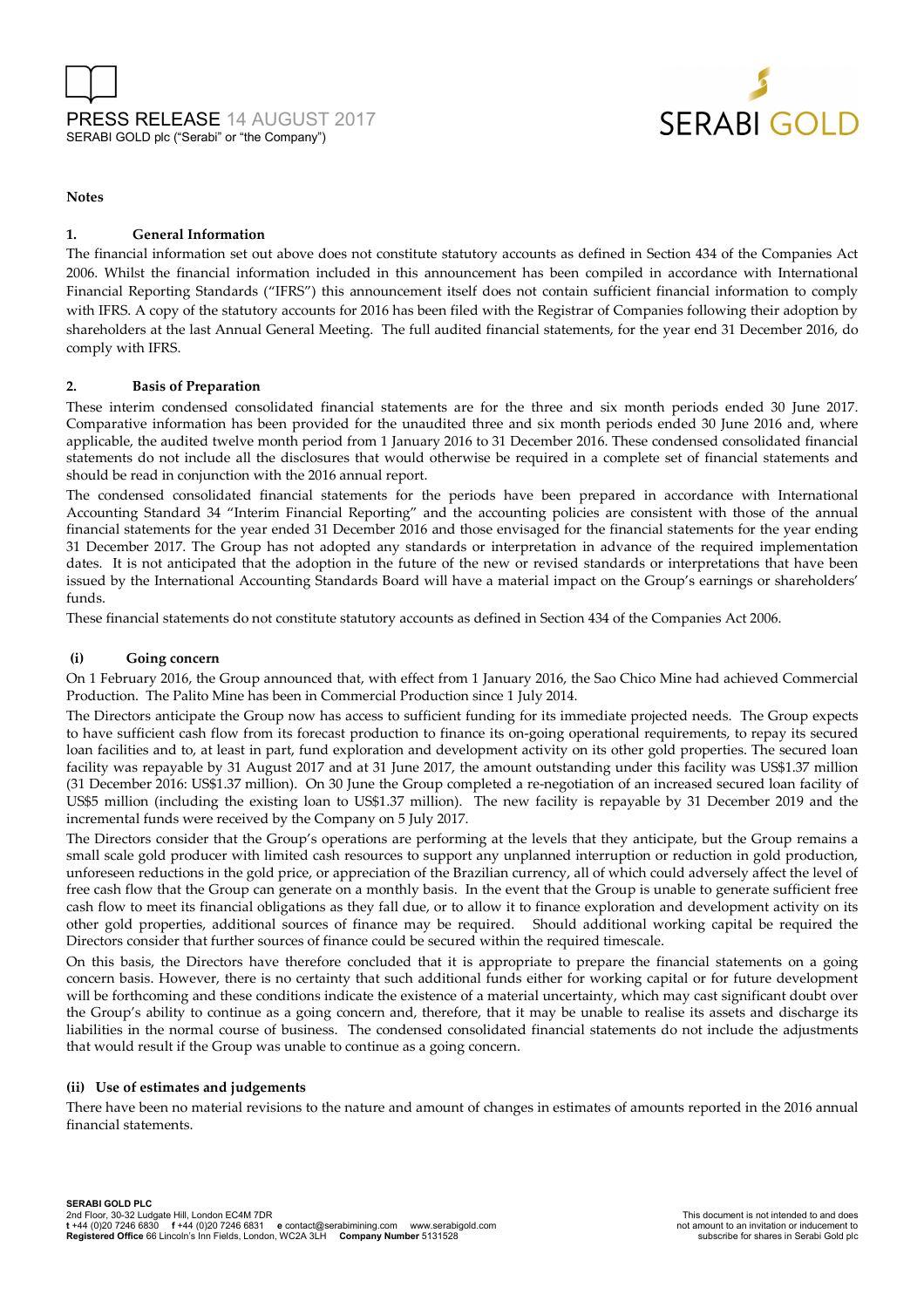# PRESS RELEASE 14 AUGUST 2017 SERABI GOLD plc ("Serabi" or "the Company")



#### **(iii) Impairment**

At each balance sheet date, the Group reviews the carrying amounts of its property, plant and equipment and intangible assets to determine whether there is any indication that those assets have suffered impairment. Prior to carrying out of impairment reviews, the significant cash generating units are assessed to determine whether they should be reviewed under the requirements of IFRS 6 - Exploration for and Evaluation of Mineral Resources or IAS 36 - Impairment of Assets. Such determination is by reference to the stage of development of the project and the level of reliability and surety of information used in calculating value in use or fair value less costs to sell. Impairment reviews performed under IFRS 6 are carried out on a project by project basis, with each project representing a potential single cash generating unit. An impairment review is undertaken when indicators of impairment arise; typically when one of the following circumstances applies:

- (i) sufficient data exists that render the resource uneconomic and unlikely to be developed
- (ii) title to the asset is compromised
- (iii) budgeted or planned expenditure is not expected in the foreseeable future
- (iv) insufficient discovery of commercially viable resources leading to the discontinuation of activities

Impairment reviews performed under IAS 36 are carried out when there is an indication that the carrying value may be impaired. Such key indicators (though not exhaustive) to the industry include:

- (i) a significant deterioration in the spot price of gold
- (ii) a significant increase in production costs
- (iii) a significant revision to, and reduction in, the life of mine plan

If any indication of impairment exists, the recoverable amount of the asset is estimated, being the higher of fair value less costs to sell and value in use. In assessing value in use, the estimated future cash flows are discounted to their present value using a pre-tax discount rate that reflects current market assessments of the time value of money and the risks specific to the asset for which the estimates of future cash flows have not been adjusted.

If the recoverable amount of an asset (or cash-generating unit) is estimated to be less than its carrying amount, the carrying amount of the asset (or cash generating unit) is reduced to its recoverable amount. Such impairment losses are recognised in profit or loss for the year.

Where an impairment loss subsequently reverses, the carrying amount of the asset (or cash-generating unit) is increased to the revised estimate of its recoverable amount, but so that the increased carrying amount does not exceed the carrying amount that would have been determined had no impairment loss been recognised for the asset (or cash-generating unit) in prior years. A reversal of an impairment loss is recognised in profit or loss for the year.

#### **3. Earnings per share**

|                                                               | 3 months ended<br>30 June 2017<br>US\$<br>(unaudited) | 3 months ended 30<br><b>June 2016</b><br>US\$<br>(unaudited) | 6 months ended<br>30 June 2017<br>US\$<br>(unaudited) | 6 months ended 30<br><b>June 2016</b><br>US\$<br>(unaudited) |
|---------------------------------------------------------------|-------------------------------------------------------|--------------------------------------------------------------|-------------------------------------------------------|--------------------------------------------------------------|
| (Loss)/profit attributable to<br>ordinary shareholders (US\$) | (891, 637)                                            | (341, 483)                                                   | (1,005,680)                                           | 1,006,182                                                    |
| Weighted average ordinary<br>shares in issue                  | 698,701,772                                           | 656,389,204                                                  | 698,701,772                                           | 656,389,204                                                  |
| Basic (loss)/profit per share (US<br>cents)                   | (0.13)                                                | (0.05)                                                       | (0.14)                                                | 0.15                                                         |
| Diluted ordinary shares in<br>issue <sup>(1)</sup>            | 698,701,772                                           | 656,389,204                                                  | 698,701,772                                           | 706,299,204                                                  |
| Diluted (loss)/profit per share<br>(US cents)                 | $(0.13)^{(2)}$                                        | $(0.05)^{(2)}$                                               | $(0.14)^{(2)}$                                        | 0.14                                                         |

(1) Assumes the exercise of 49,910,000 share options that were in issue but not necessarily vested as at 31 March 2017.

(2) As the effect of dilution is to reduce the loss per share, the diluted loss per share is considered to be the same as the basic loss per share